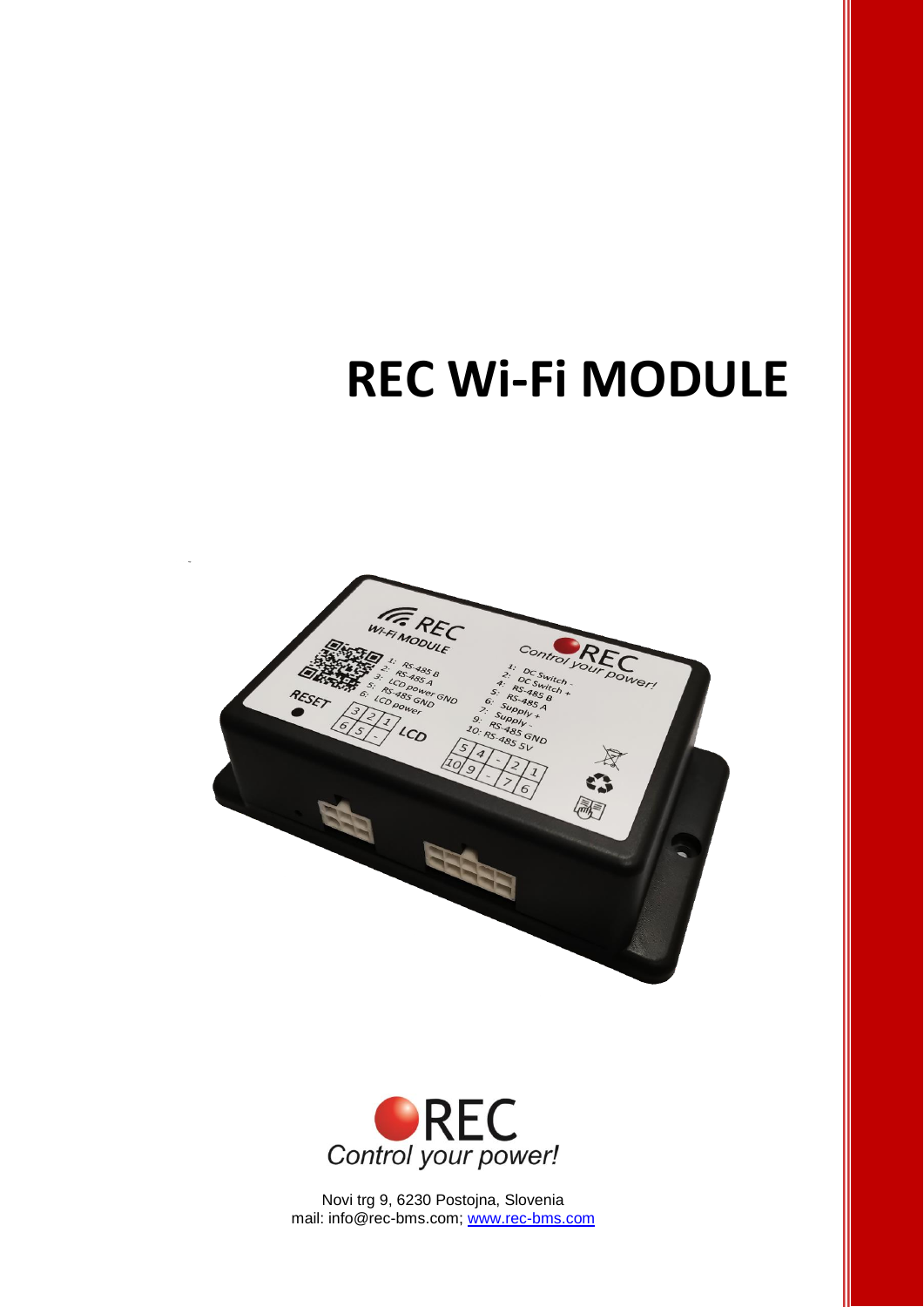

## **INDEX**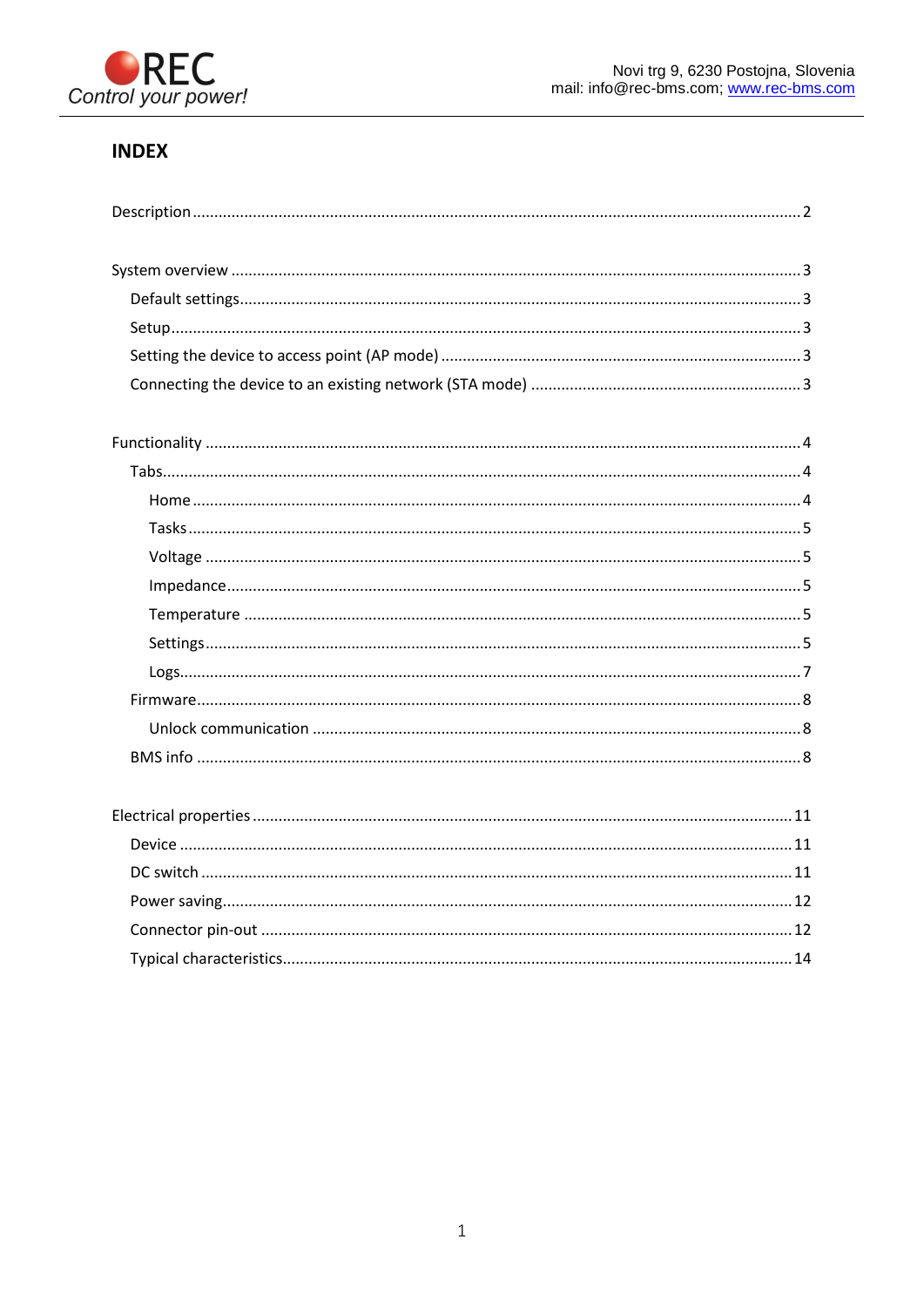

## <span id="page-2-0"></span>**Description**

REC Wi-Fi module is a device that connects to REC BMS devices via RS-485 and connects to an existing network or sets up its own. Battery pack parameters such as cell voltages, current, temperatures, state of charge and state of health are displayed. **General tab** is used to display important parameters while dedicated tabs can be used to display advanced battery pack information. An **alarm pop-up** sign informs the user in case of any system error or alarm, containing its diagnostics. **Charging tab** enables the user to set charging voltage and current. Parameters and error logging interval can be set in the **Settings tab** – application logs all battery parameters and makes 24 h based folders on the build-in SD memory card. Data can be easily transferred to any connected device for further analysis.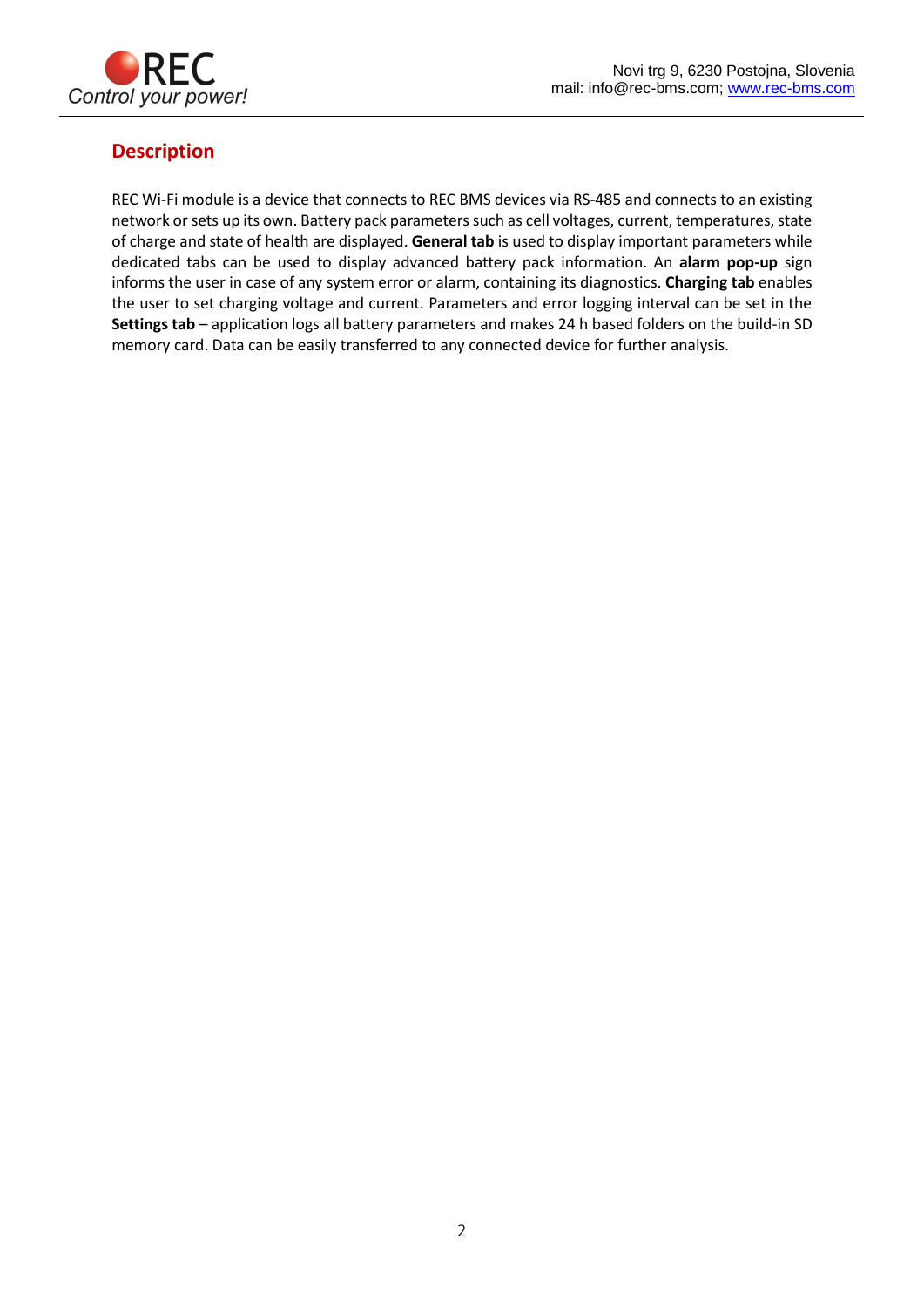

## <span id="page-3-0"></span>**System overview**

### <span id="page-3-1"></span>Default settings

By pressing the factory reset button and hold it for 20 s, all device settings will be reset to default.

| Wi-Fi SSID        | REC_BMS          |
|-------------------|------------------|
| Wi-Fi password    | none             |
| IP                | 192.168.1.184    |
| Send address      | 16               |
| Receive address   |                  |
| Log interval      | $10 \text{ min}$ |
| Temperature units | in Celsius       |

### <span id="page-3-2"></span>Setup

- 1. Make sure all connections are as described in **Electrical properties** section.
- 2. Connect the module to supported device's RS-485 connection.
- 3. Connect the power supply to the module.
- 4. If connecting the module for the first time, the device will set up an access point, with default credentials (SSID: REC\_BMS, PASS: *none*). If this does not happen, please reset the device by holding factory reset button for 20 s.
- 5. Using a Wi-Fi supported device, connect to the access point.
- 6. Open your browser and go to IP address 192.168.1.184. If the "REC BMS not found" is present, go to firmware tab and set Send and Receive address in communication settings accordingly. More in **Communication settings** section.

### <span id="page-3-3"></span>Setting the device to access point (AP mode)

- 1. Connect to the device.
- 2. Go to its page on the **Firmware** tab.
- 3. Change the **Wi-Fi name** and **Wi-Fi password** to desired credentials and confirm it with **Submit** button.
- 4. Device will restart and set up the new access point.

### <span id="page-3-4"></span>Connecting the device to an existing network (STA mode)

- 1. Connect to the device.
- 2. Go to its page on the **Firmware** tab.
- 3. Change the **Wi-Fi name** and **Wi-Fi password** to the network credentials and confirm it with **Submit** button.
- 4. If existing network is not found it will set up an access point with set credentials.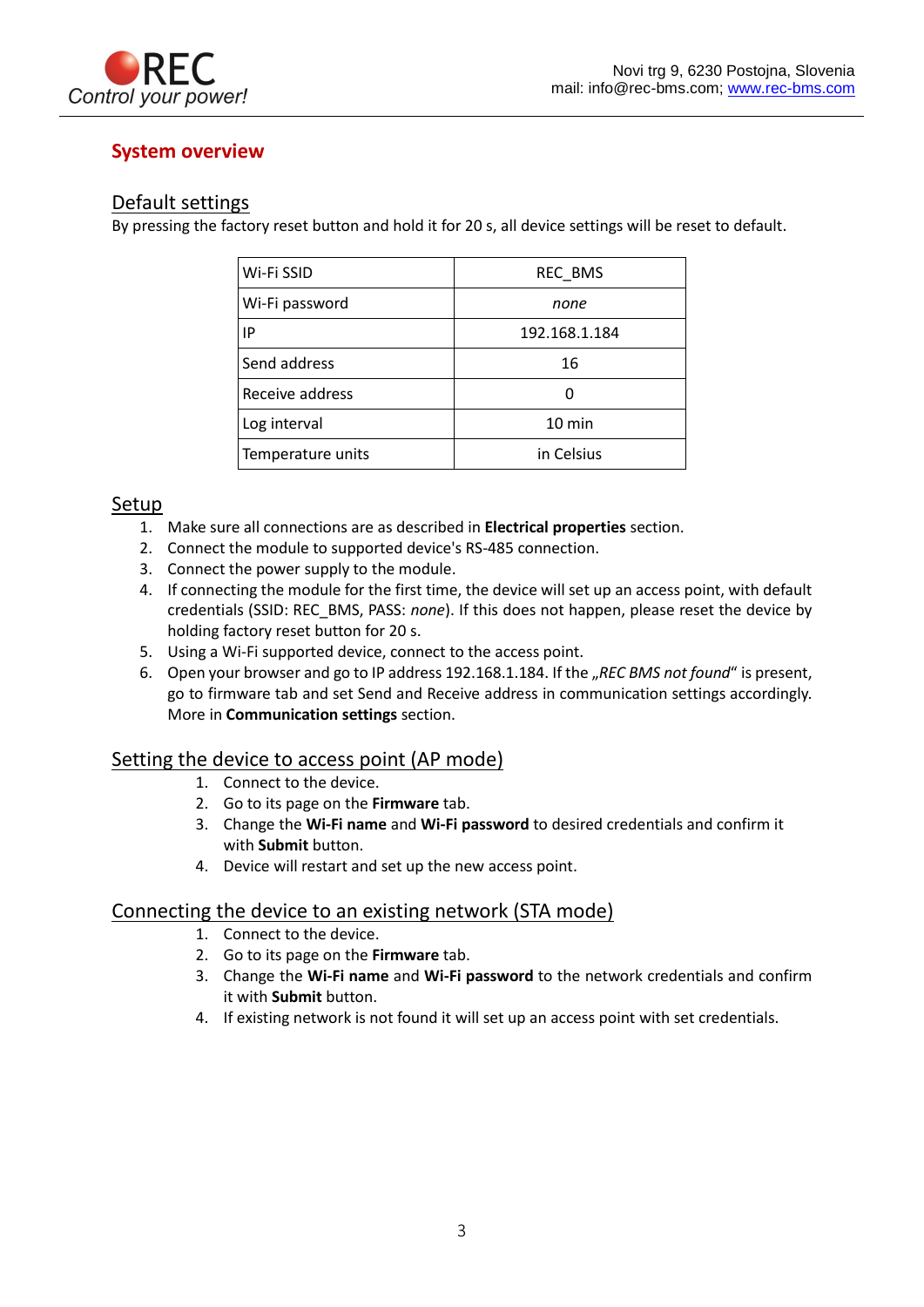

## <span id="page-4-0"></span>**Functionality**

## <span id="page-4-1"></span>Tabs

### <span id="page-4-2"></span>**Home**

BMS serial number is shown, all main parameters of BMS are monitored, capacity in Ah and used capacity are also shown. To see the individual cell voltage, cell resistance, BMS and sensor temperatures choose corresponding tab in the menu.

In case an error is present, an exclamation triangle appears in the middle of the battery icon. User may press the sign for error description.

Numbers near the maximum, minimum cell and temperature describe their location in the battery pack. If connected to a unit that supports IO tasks, state of all outputs is displayed. General-purpose output indicates the state of integrated optorelay – OFF indicates the relay is open and ON the relay is closed. You can change its state by pressing **turn on** or **turn off** button.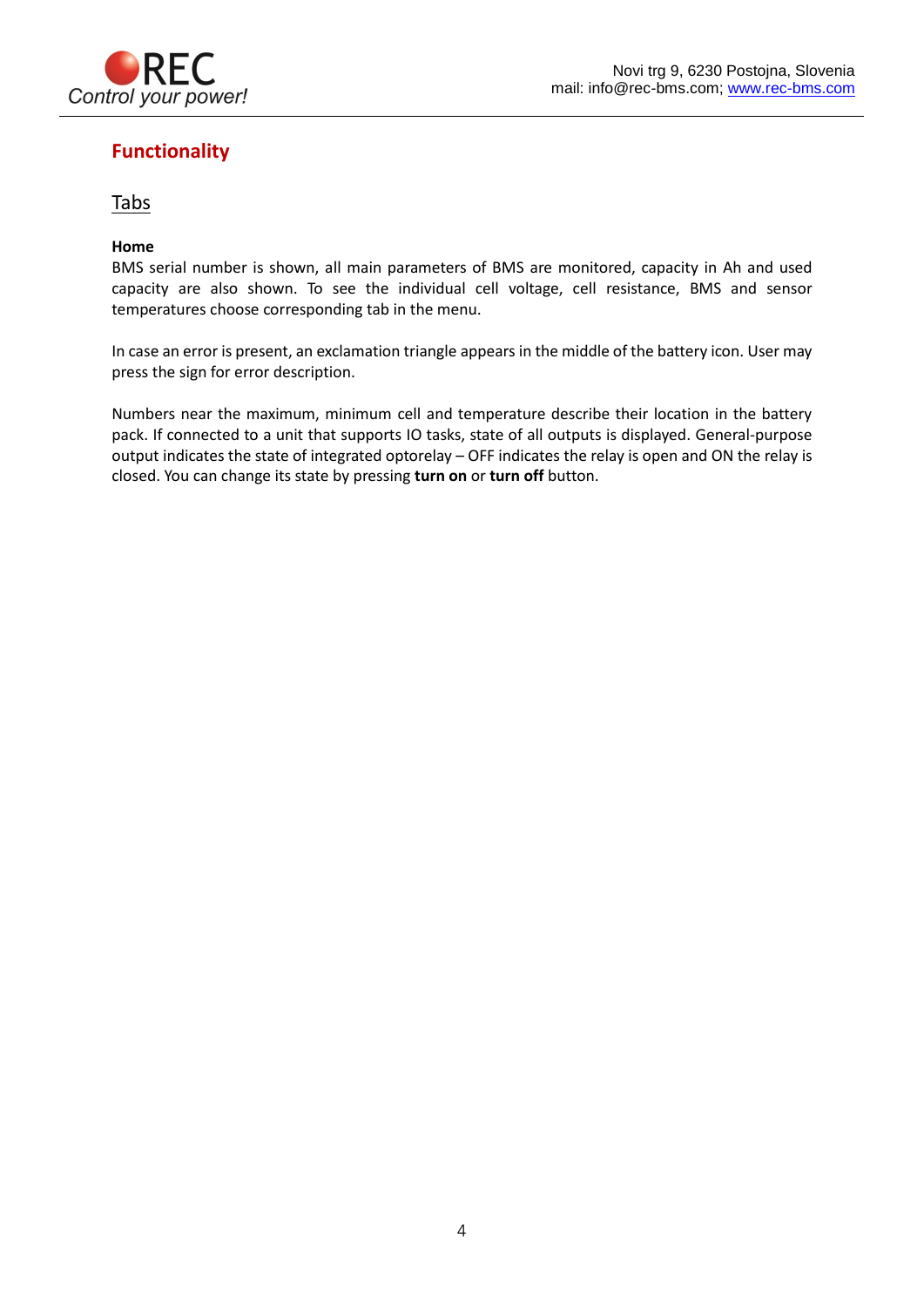

### <span id="page-5-0"></span>**Tasks**

Supported devices: there are no supported devices yet.

Automatically controls the devices outputs. You can select desired output and choose the parameter to compare to.

If you want to control the outputs with errors, tick desired errors and select wanted output logic.

### **Table 1:** Output logic

| <b>Output logic</b>     | <b>Output state without ERROR</b>                      | <b>Output state on ERROR</b> |
|-------------------------|--------------------------------------------------------|------------------------------|
| Negative with ERROR off | OFF if value higher than compare<br>value, ON if lower | OFF                          |
| Positive with ERROR off | ON if value higher than compare<br>value, OFF if lower | OFF                          |
| Negative with ERROR on  | OFF if value higher than compare<br>value, ON if lower | ON                           |
| Positive with ERROR on  | ON if value higher than compare<br>value, OFF if lower | ON                           |





### <span id="page-5-1"></span>**Voltage**

All of the battery pack cell's voltages are displayed.

### <span id="page-5-2"></span>**Impedance**

All of the battery pack cell's impedance values are displayed.

### <span id="page-5-3"></span>**Temperature**

All of the BMS temperature sensors values are displayed. If one of the temperature sensor's temperature is too high, it is highlighted with red (over-temperature error on cells).

### <span id="page-5-4"></span>**Settings**

Please note that a decimal comma is used when entering parameter values.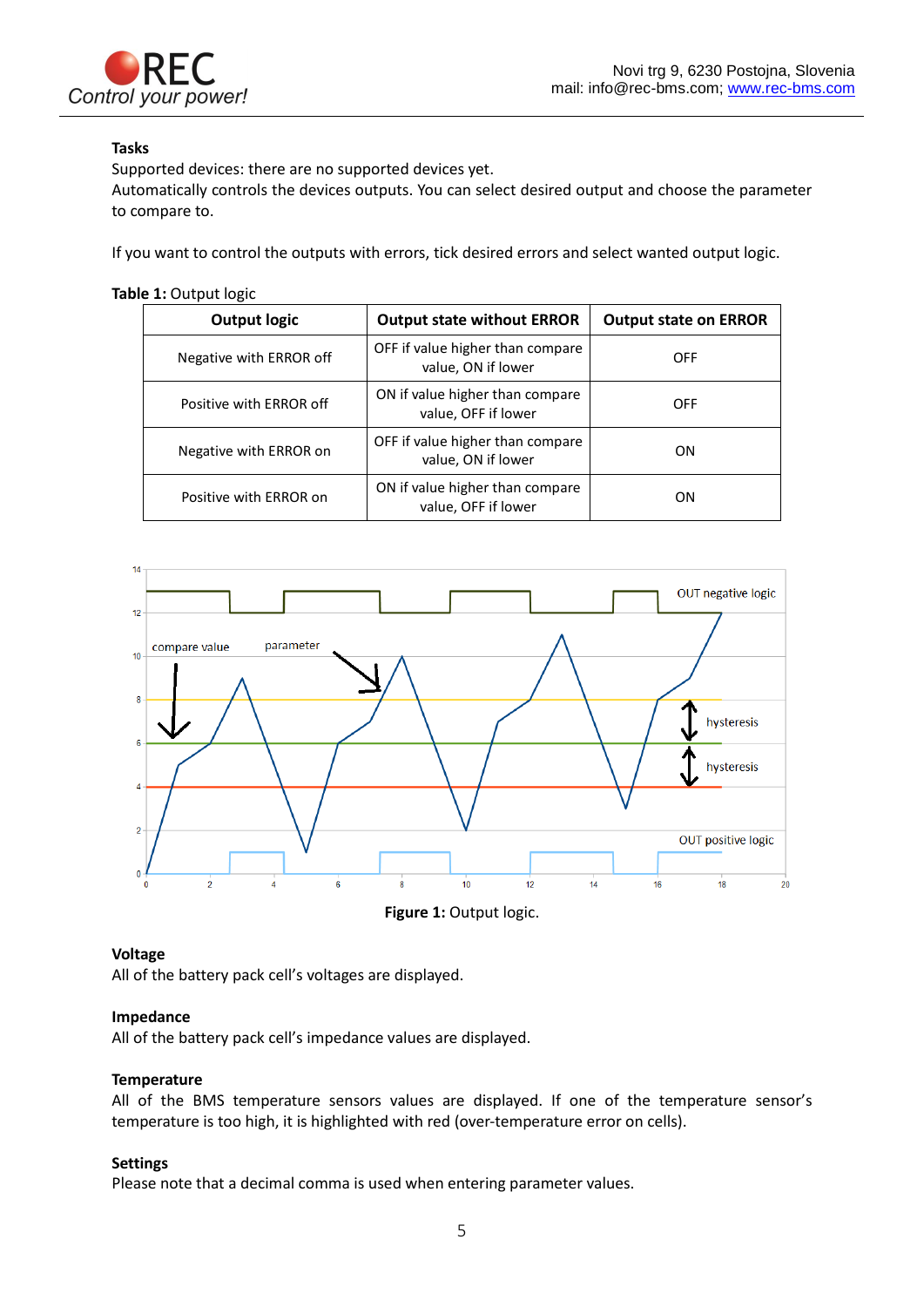

## **Table 2:** Description of parameters.

| Parameter                                      | <b>Description</b>                                                                                                                                                                                                                  |
|------------------------------------------------|-------------------------------------------------------------------------------------------------------------------------------------------------------------------------------------------------------------------------------------|
| Cell END balancing voltage                     | Sets the balancing voltage above which the individual cell is balanced 100 %.                                                                                                                                                       |
| <b>Balancing START voltage</b>                 | Sets the average battery pack's voltage above which the BMS performs the<br>balancing while charging. Special balancing algorithm is used to determine which<br>cells have to be balanced until the Balance Voltage END is reached. |
| END of charging                                | Sets the end of charge voltage of the individual cell.                                                                                                                                                                              |
| END of charging voltage<br>hysteresis per cell | Sets the charging hysteresis of individual cell.                                                                                                                                                                                    |
| Max allowed cell voltage                       | Max allowed cell voltage.                                                                                                                                                                                                           |
| Min allowed cell voltage                       | Min allowed cell voltage.                                                                                                                                                                                                           |
| Max allowed cell voltage<br>hysteresis         | Max allowed cell voltage hysteresis.                                                                                                                                                                                                |
| Min allowed cell voltage<br>hysteresis         | Min allowed cell voltage hysteresis.                                                                                                                                                                                                |
| Current sensor shunt                           | Current sensor shunt is used in the system; input its current coefficient in Current<br>sensor coefficient window.                                                                                                                  |
| Current sensor coefficient                     | Current sensor's coefficient can be changed when changing the current sensor's<br>value.                                                                                                                                            |
| Current sensor offset                          | Current offset compensation.                                                                                                                                                                                                        |
| Max device charging current                    | Limit device's charging current.                                                                                                                                                                                                    |
| Max device discharge current                   | Limit device's discharging current.                                                                                                                                                                                                 |
| Charging coefficient                           | Charging coefficient can be changed manually.                                                                                                                                                                                       |
| Discharging coefficient                        | Discharging coefficient can be changed manually.                                                                                                                                                                                    |
| Units                                          | Displayed temperature units.                                                                                                                                                                                                        |
| Min allowed temperature for<br>charging        | Charging is not allowed under Tbat. MIN Tcharge hysteresis is set to 2 °C/K.                                                                                                                                                        |
| Max allowed cell temperature                   | Battery pack is disconnected from the system, if the Tbat temperature is higher<br>than the MAX Tbat. MAX Tbat hysteresis is set to 2 °C/K.                                                                                         |
| Max allowed BMS temperature                    | Sets the maximum allowed temperature of the BMS - TBMS due to the passive<br>balancing in REC Q BMS. The balancing and charging is stopped until the<br>temperature does not drop under the set value.                              |
| Max allowed BMS temperature<br>hysteresis      | Sets the maximum allowed BMS temperature hysteresis.                                                                                                                                                                                |
| Capacity                                       | Battery capacity (Single string), if desired chemistry is not on the list, use 'Ideal' or<br>if you had it pre-programmed, use 'Custom'.                                                                                            |
| <b>Battery cycles</b>                          | Number of effective battery cycles.                                                                                                                                                                                                 |
| Number of parallel devices                     | Number of parallel strings in the battery pack.                                                                                                                                                                                     |
| Chemistry                                      | Select cell chemistry (Ideal LTO and Custom option may not be programmed into<br>the BMS firmware - if set error 13 will alarm)                                                                                                     |
| System connection                              | Slave connection only.                                                                                                                                                                                                              |
| Charger/inverter                               | Pre-programmed CAN protocols, if you cannot select desired one or had a custom<br>protocol programmed, use 'Custom'.                                                                                                                |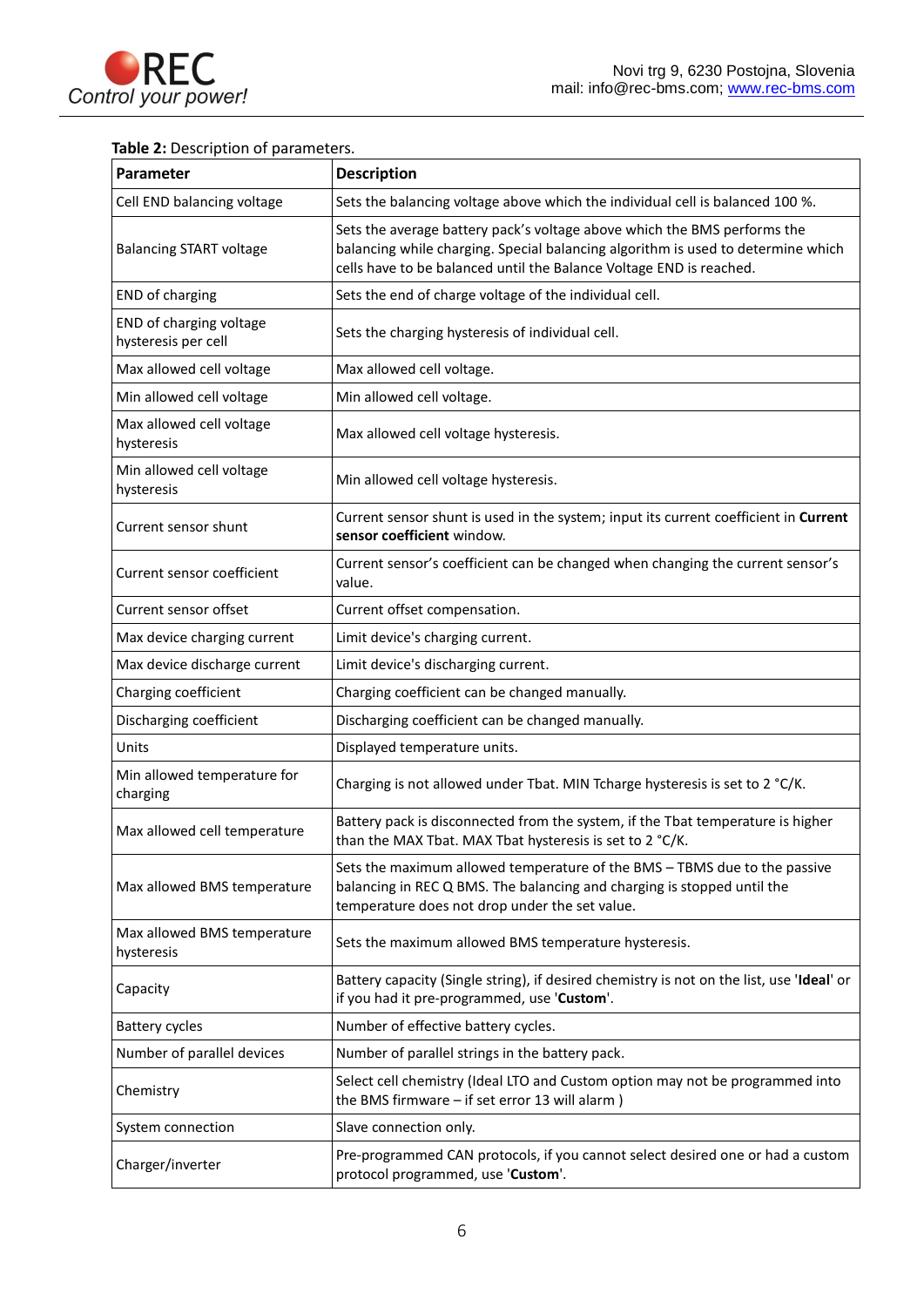

### <span id="page-7-0"></span>**Logs**

REC Wi-Fi module logs all BMS data in detail. User can select logging interval in steps from 5 s to 60 min. Every new day or the maximum size of the log (set to 5 MB) is reached; a new log will be created.

Logs can be viewed by clicking **VIEW** button or downloaded by clicking **DOWNLOAD** button. If you want to view a saved log that is no longer present on the device, click **Import external log** and choose the one you desire to view.

When viewing the log, select the parameter you want to display. With some parameters, you can also view the data of a specific BMS Slave unit (if using Master-Slave configuration) by choosing it in top right corner '**BMS selector**' (Fig. 2).



**Figure 2:** example of cell voltages graphics.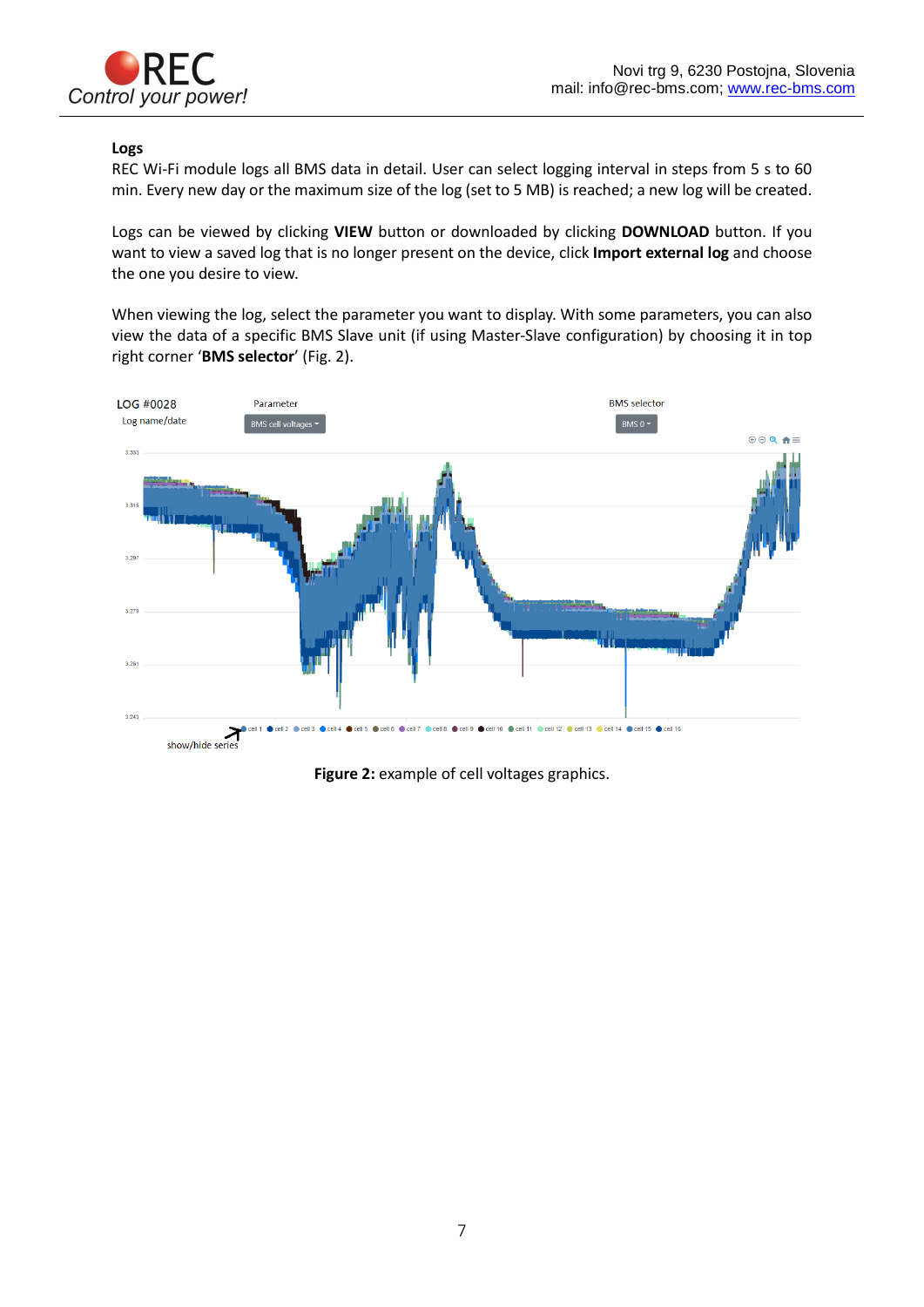

### <span id="page-8-0"></span>Firmware

### <span id="page-8-1"></span>**Unlock communication**

If you want to change the settings/parameters of your REC BMS, the communication has to be established and the BMS needs to be unlocked. To unlock it enter the password. The password for REC Q BMS unlock is its serial number in format: 1Q-XXXX or for REC Active BMS: 1A-XXXX. Once the communication is unlocked, you can adjust the settings.

## **Unlock REC BMS unit communication**

| Password | <b>Unlock</b> |
|----------|---------------|
|----------|---------------|

**Figure 3:** Unlock communication window.

### <span id="page-8-2"></span>BMS info

### **Communication settings**

## **Communication settings** Send address:







**Figure 4:** Communication settings window.

Set the connected BMS's address.

### **Send address:**

- 1. REC BMS 1Q unit has a default address of 1 (change if set differently on the BMS device),
- 2. REC Active BMS unit has a default address of 2 (change if set differently on the BMS device) and
- 3. REC BMS Master unit, set the Send address to 16.

### **Receive address:**

- 1. Always set to 0, except when
- 2. using Master-Slave configuration to communicate with the Slaves units: set **Send address** of the connected BMS slave unit and set the **Receive address** to 16.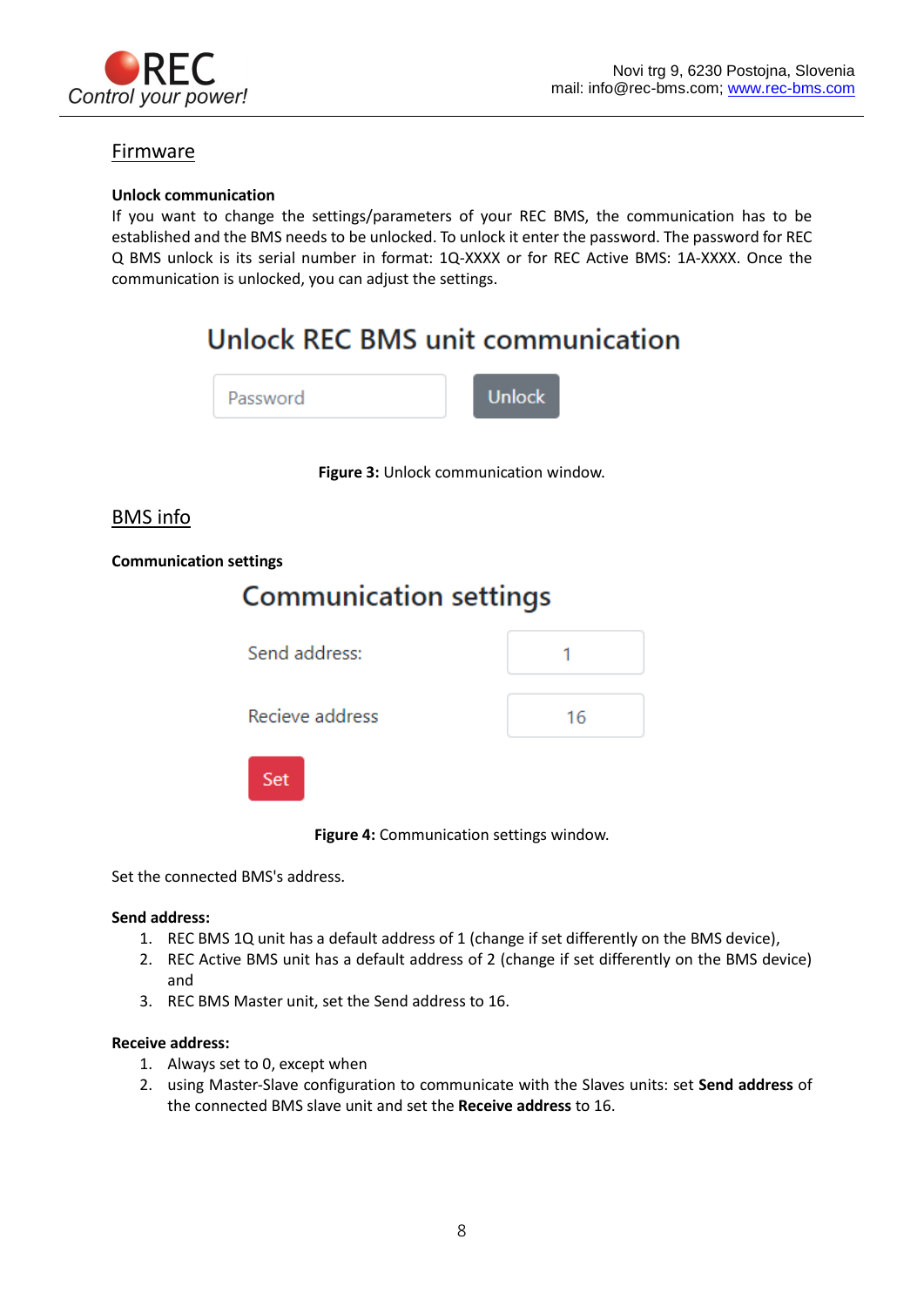

### **Wi-Fi settings**

Information about the wireless network is displayed. **Wi-Fi mode** indicates if the device is working in **Access Point** mode or **Stationary** mode. Devices MAC and signal strength are displayed, along with IP address, which can be changed if using multiple devices or if IP is already taken.

### **WiFi settings**

| WiFi mode:      | Stationary               | WiFi name:     |
|-----------------|--------------------------|----------------|
| <b>WiFi MAC</b> |                          | WiFi password: |
| Signal strength | $-48$ dB                 |                |
| IP              | Submit<br>192.168.1. 184 | Submit         |



Read more about **Setting the device to access point** and **Connecting the device to an existing network** in further chapters.

### **Login page settings**

Additional login credentials, which provide another layer of safety, can be set to lock the access to the device. This is useful if connected to a Wi-Fi network with multiple users or if using tunneling to a local host.

### Login page settings

| Enable page     | Login name: | Login password: |     |
|-----------------|-------------|-----------------|-----|
| <b>Disabled</b> | admin       |                 | Set |

**Figure 6:** Additional login page settings window.

### **SD memory card info**

Information about internal SD memory card. 16MB, class 10 SD card is usually used in the module. Some of the SD card memory is reserved for other purposes. If the size of the saved logs exceeds the space required for logging, the oldest log will be deleted. In case of SD card problems, unplug the WiFi module wiring, disabling its operation. Open the module and take the SD card out out of the slot by sliding the slot sideways. Inspect card and slot contacts - there is a possibility of oxidation in rush environment. Put the card back in the card slot, secure the slot and reverse the rest of the procedure. If this does not help, download card data to a computer, format the card and put it back in.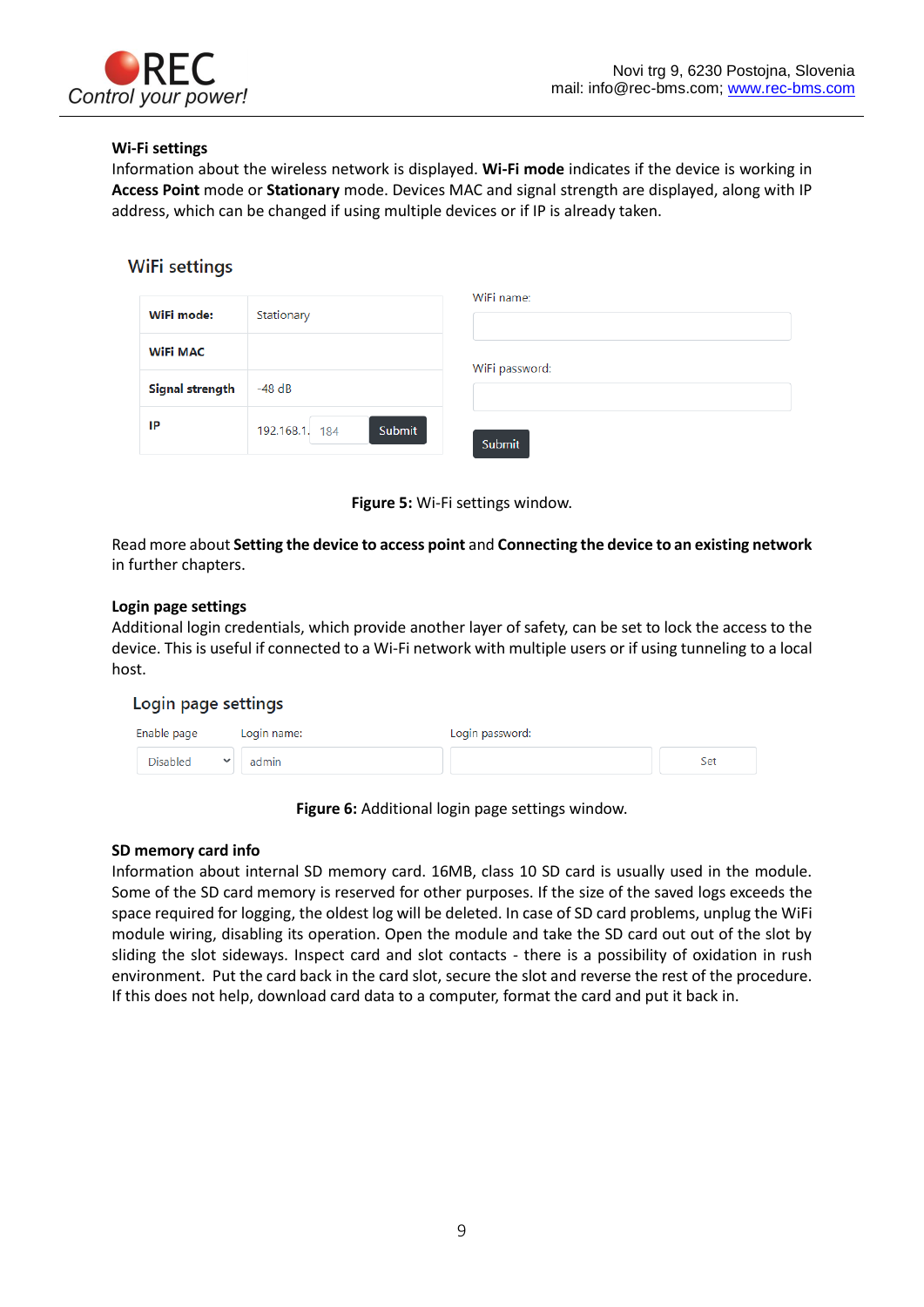

## Firmware updates

### **BMS Firmware update**

Used for updating REC Wi-Fi module firmware and devices connected to it. Make sure the hardware (HW) version matches the version of the update file.

| software version<br>hardware version<br>Firmware update HW:1.0 SW:1.1 |               | update the device<br>update all slaves connected<br>connected to the<br>to the master<br>WiFi module |               |
|-----------------------------------------------------------------------|---------------|------------------------------------------------------------------------------------------------------|---------------|
| Choose file I                                                         | <b>Browse</b> | Update                                                                                               | Update slaves |

file input

**Figure 7:** BMS firmware update window.

### **Updating Wi-Fi module's firmware**

- 1. Connect to the device.
- 2. Go to its page on the **Firmware** tab.
- 3. Check the HW version next to **Firmware update**.
- 4. Download a matching update.
- 5. Go back to the **Firmware -> Firmware update** and choose the update file.
- 6. Click update and wait until it uploads.
- 7. Reset the device.

### **Updating firmware of RS-485 connected device**

- 1. Connect to the device.
- 2. Go to its page on the **Firmware** tab.
- 3. Choose the update file and follow displayed instructions.

### **Updating whole BMS Master-slave system's firmware**

This is possible only with system of slaves connected to the REC BMU Master unit.

- 1. Connect to the device.
- 2. Go to its page on the **Firmware** tab.
- 3. Choose the update file.
- 4. Click update slaves and follow displayed instructions.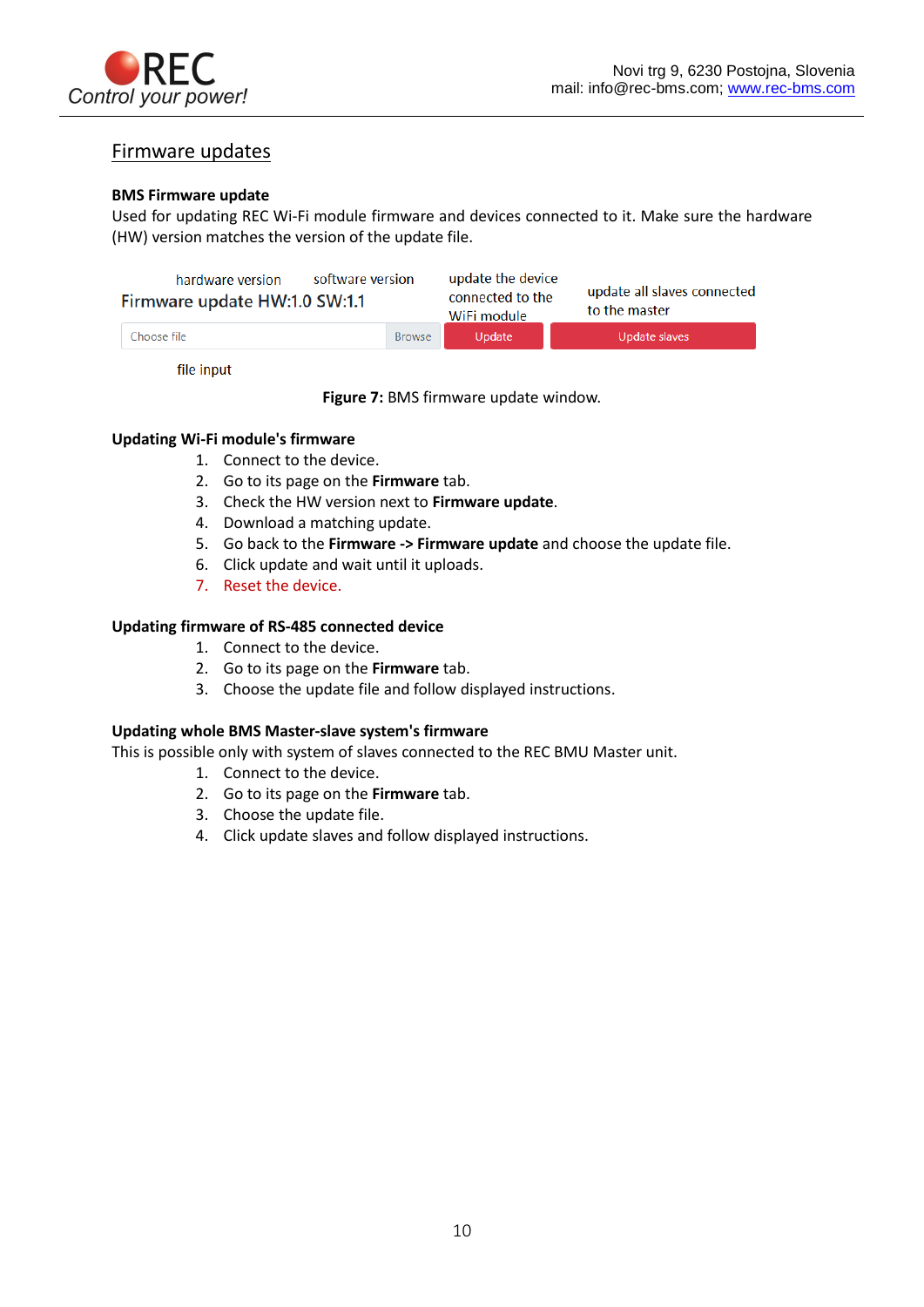

## <span id="page-11-0"></span>**Electrical properties**

## <span id="page-11-1"></span>**Device**

**Table 3:** Wi-Fi module properties.

| <b>Parameter</b>                 |              | Value         | Unit |
|----------------------------------|--------------|---------------|------|
| Supply voltage                   |              | $12 - 90$     | v    |
| Supply current (Access point)    | $Vcc = 12 V$ | 62,6          |      |
|                                  | $Vec = 24 V$ | 30,9          |      |
|                                  | $Vcc = 48 V$ | 16,2          | mA   |
|                                  | $Vec = 60 V$ | 13,4          |      |
|                                  | $Vec = 90 V$ | 9,6           |      |
| Supply current (Stationary mode) | $Vec = 12 V$ | 32,7          |      |
|                                  | $Vec = 24 V$ | 16,5          |      |
|                                  | $Vcc = 48 V$ | 8,9           | mA   |
|                                  | $Vec = 60 V$ | 7,4           |      |
|                                  | $Vcc = 90 V$ | 5,6           |      |
| Low voltage disconnect           |              | 9,8           | v    |
| Enclosure dimensions (w x l x h) |              | 127 x 71 x 36 | mm   |
| Weight                           |              | 300           | g    |

## <span id="page-11-2"></span>DC switch

Switch can be controlled by the button on the home page. An indicator is present displaying its state, OFF meaning, the switch is open and ON meaning, the switch is closed. Make sure the switch is wired according to the diagram below (Fig. 8).



**Figure 8:** wiring diagram of DC switch.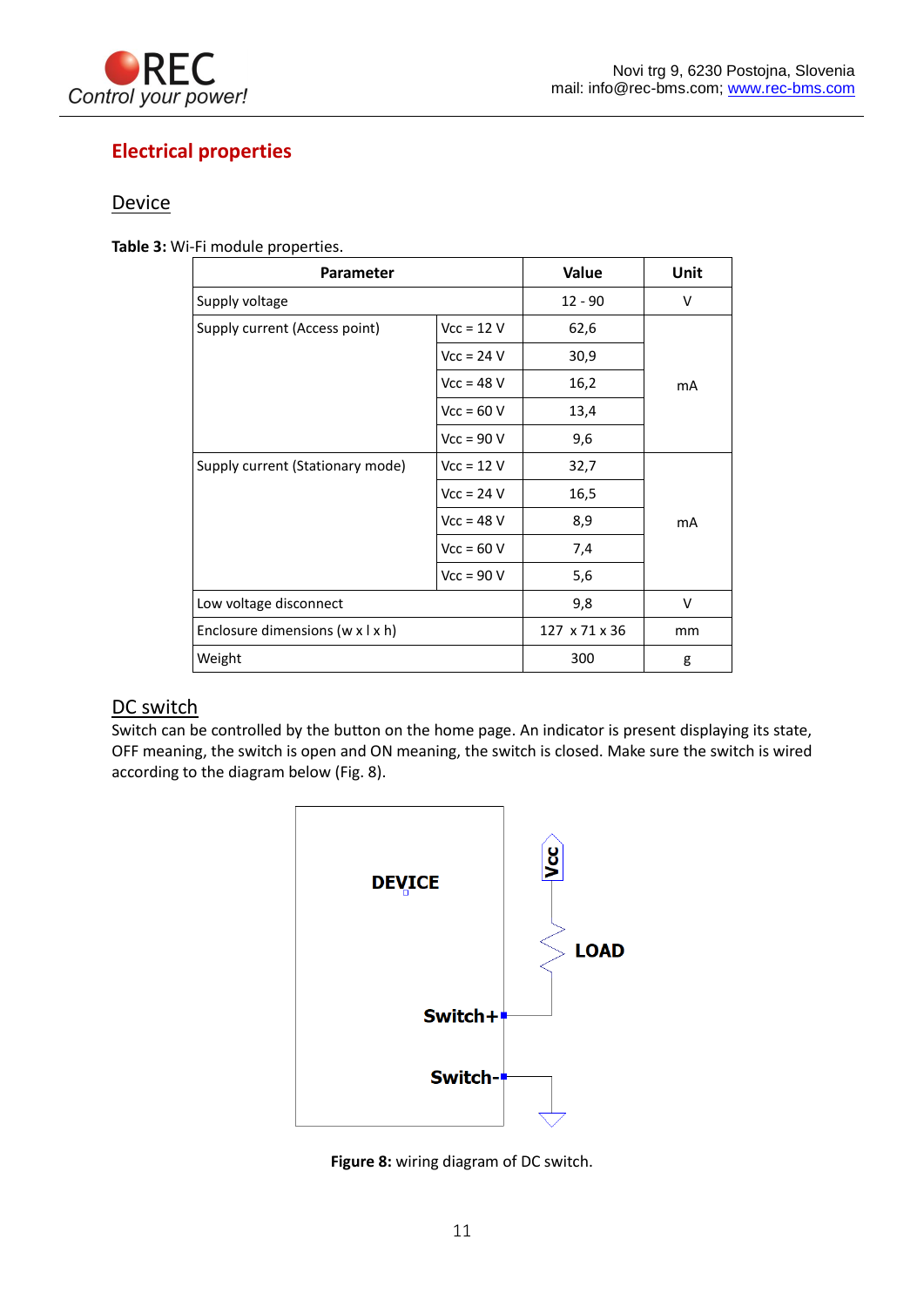

### **Table 4:** Parameter's values.

| <b>Parameter</b>       | Value | Unit |
|------------------------|-------|------|
| $Imax$ (fused)         | 3     | А    |
| $V_{\text{max}}$       | 100   |      |
| $ t $ off->on          | 5     | ms   |
| $t$ on- $\gt$ off      |       | ms   |
| Output reverse voltage | -0.4  | v    |

## <span id="page-12-0"></span>Power saving

If a REC BMS device is not detected, the device will go into standby mode after 1 hour to reduce power consumption. Every 2 hours it will wake up and check if there is a device present. Same applies if a low cell voltage is detected. To wake up the BMS, turn the device OFF and ON again manually.

## <span id="page-12-1"></span>Connector pin-out



**Figure 9:** 10-pin connector front view.

**Table 5:** 10-pin connector designator.

| Pin | <b>Designator</b> |
|-----|-------------------|
| 1   | Switch $-$        |
| 2   | Switch +          |
| 3   | N/C               |
| 4   | RS-485 - B        |
| 5   | RS-485 - A        |
| 6   | Power +           |
| 7   | Power –           |
| 8   | N/C               |
| 9   | RS-485 - GND      |
| 10  | $RS-485 - 3.3V$   |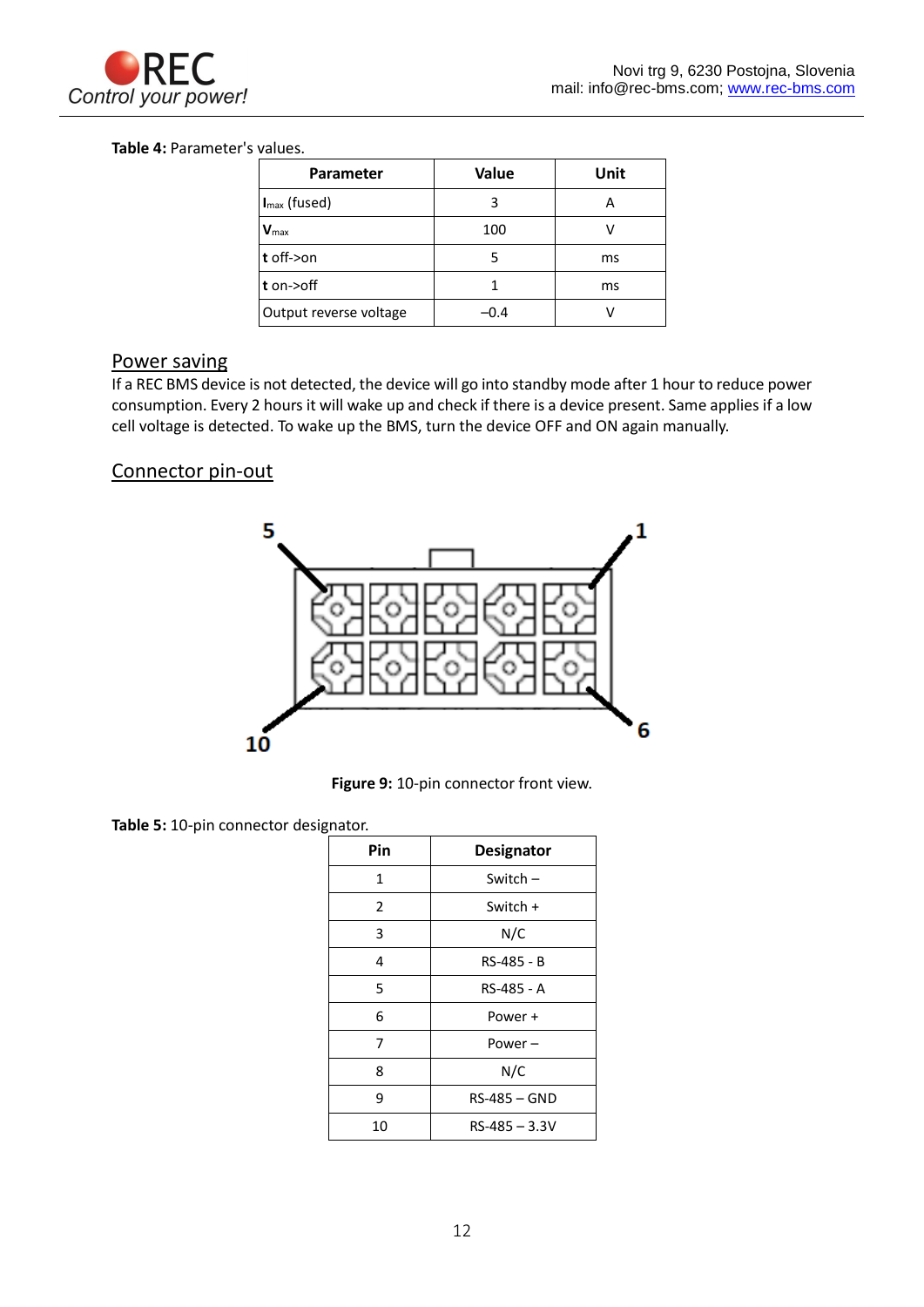



Figure 10: 6-pin connector front view.

**Table 6:** 6-pin connector designator.

| Pin           | <b>Designator</b> |
|---------------|-------------------|
| 1             | $LCD - B$         |
| $\mathcal{P}$ | $LCD - A$         |
| 3             | N/C               |
|               | N/C               |
| 5             | $LCD - GND$       |
| հ             | N/C               |